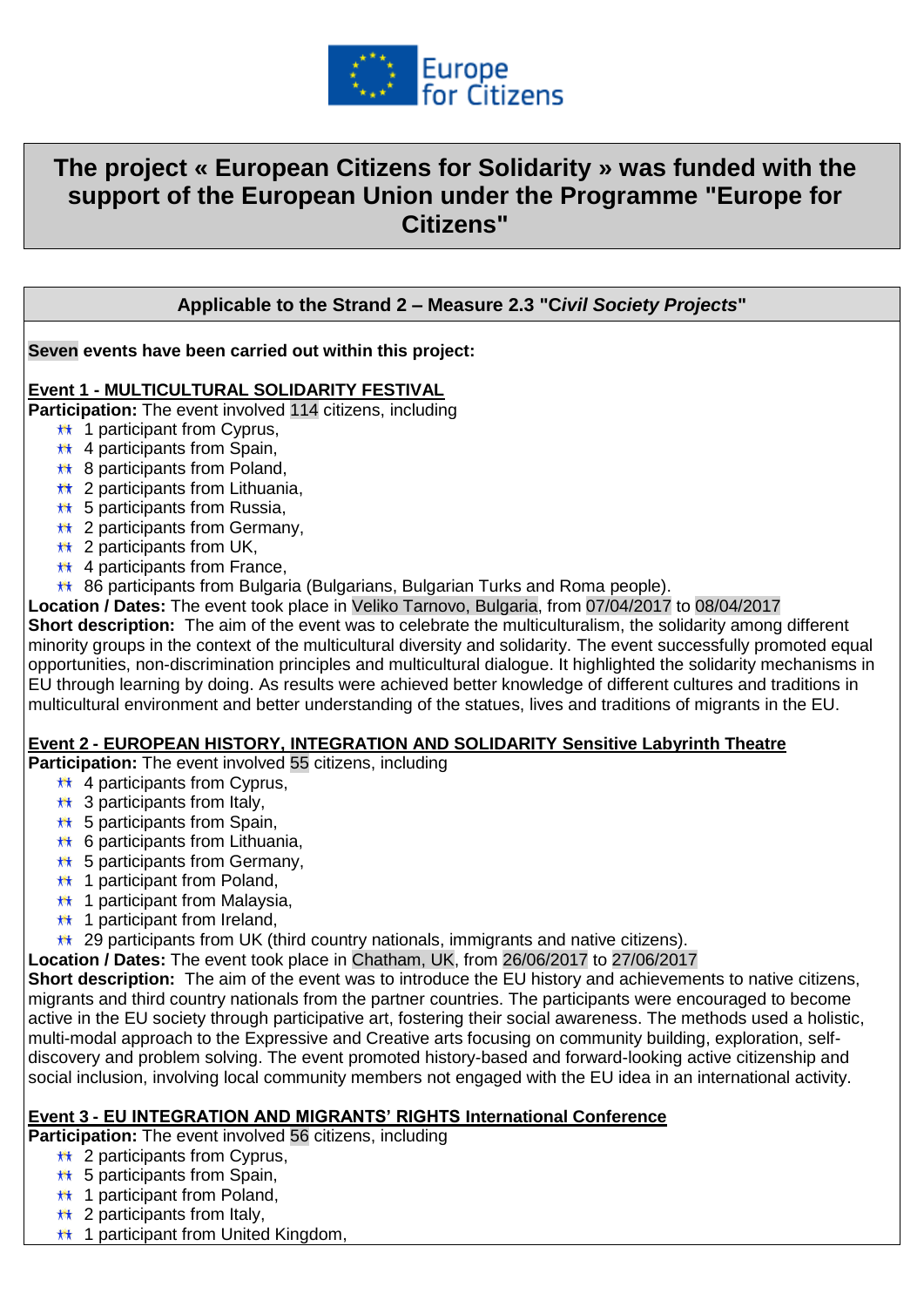- 10 participants from Azerbaijan, 林
- $\star\star$  1 participant from India,
- $\star\star$  3 participants from Pakistan.
- **\*\*** 2 participants from Germany,
- $\star\star$  1 participant from Israel.
- $\star\star$  1 participant from Bulgaria.
- $\star\star$  1 participant from Belarus.
- $\star\star$  1 participant from Latvia,
- **\*\*** 25 participants from Vilnius, Lithuania.

**Location / Dates:** The event took place in Vilnius, Lithuania, from 10/10/2017 to 11/10/2017

**Short description:** The aim of the event was to raise awareness on the differences that exist between Member States in terms of rights given to migrants, ethnic minority groups and EU residents from third countries. Scholars, educators, practitioners, and experts in the field from different disciplines (i.e. social work with youth, psychology, educational sciences and law) have explored and shared their knowledge and ideas about local and global perspectives for EU integration and migrants' rights, covering both social issues globally and rather practical wayouts locally.

# **Event 4 - Public Forum Debate "Refugees: Threat or Opportunity?"**

**Participation:** The event involved 101 citizens, including

- **\*\*** 3 participants from Lithuania.
- **\*\*** 2 participants from Germany,
- $\star\star$  1 participant from Poland,
- $\star\star$  4 participants from Spain,
- **\*\*** 2 participants from Bulgaria,
- $\star\star$  2 participants from UK,
- $\star\star$  2 participants from Cyprus,
- **\*\*** 2 participants from Mexico,
- $\star\star$  1 participant from USA.
- **\*\*** 1 participant from Hong Kong,
- $\star\star$  1 participant from Chile,
- **\*\*** 1 participant from Nigeria,
- $\star\star$  1 participant from Argentina,
- $\star\star$  1 participant from Haiti,
- $\star\star$  1 participant from Cosa Rica.
- **\*\*** 1 participant from Guatemala,
- $\star\star$  1 participant from Brazil.
- **\*\*** 1 participant from Colombia,
- $\star\star$  1 participant from Peru,
- $\star\star$  53 participants from the city of Manfredonia (Puglia, Italy),
- $\star\star$  19 participants from the city of Rome (Italy).
- **Location / Dates:** The event took place in Rome, Italy, from 26/11/2017 to 27/11/2017

**Short description:** The aim of the event was to promote intercultural dialogue and find some creative solutions and proposals through information, knowledge and expertise sharing, discussions and cooperation in best practices dealing with the current challenging crisis that refugees endure. Exchange of views was achieved at European level to influence organisations, through discussions among stakeholders on the following topics:

- $\ddot{+}$  Refugees: opportunity or threat? Context, causes and perspectives.
- $\frac{1}{\sqrt{2}}$  Rights and duties of the refugees in bioethics perspective.
- $\ddot{+}$  Refugees integration from an intercultural and religious perspective.

## **Event 5 - MIGRANTS AND REFUGEES AS WORK FORCE FOR THE EU LABOUR MARKET Round Table**

**Participation:** The event involved 38 citizens, including

- $\star\star$  4 participants from Spain.
- $\star\star$  3 participants from Italy.
- $\star\star$  1 participant from Poland,
- $\star\star$  2 participants from Cyprus,
- $\star\star$  2 participants from Bulgaria,
- $\star\star$  2 participants from Lithuania,
- **\*\* 8 participants from Suhl, Germany,**
- **\*\*** 10 participants from Hildburghausen, Germany,
- **\*\*** 1 participant from Zella-Mehlis, Germany,
- **\*\*** 5 participants from Schleusingen, Germany.